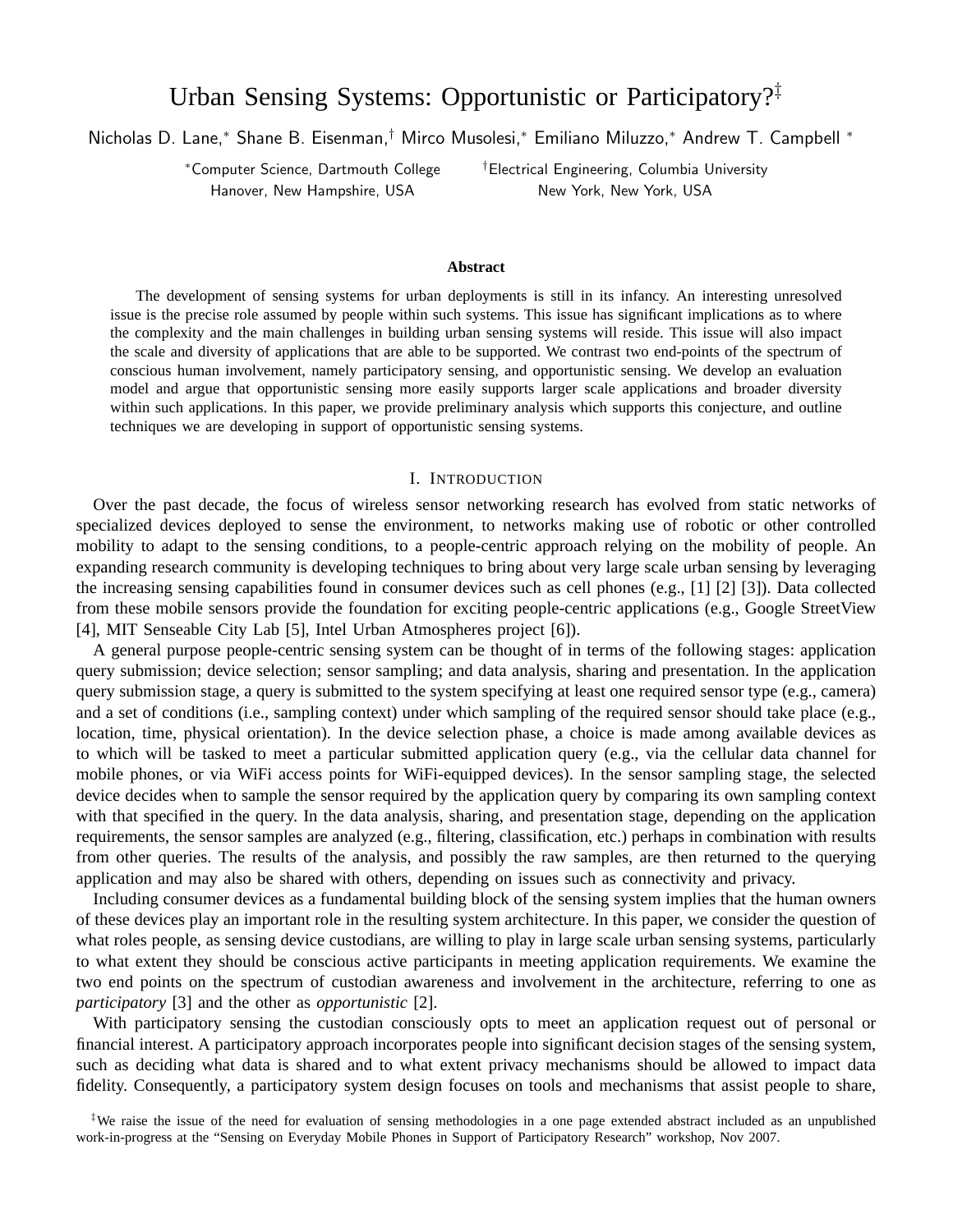publish, search, interpret and verify information collected using custodian devices, as well as social technical techniques to encourage the involvement of the public [7].

With opportunistic sensing, the custodian may not be aware of active applications. Instead a custodian's device (e.g., cell phone) is utilized whenever its state (e.g., geographic location, body location) matches the requirements of an application. This state is automatically detected; the custodian does not knowingly change the device state for the purpose of meeting the application request. To support symbiosis between the custodian and the system, sensor sampling occurs only if the privacy and transparency needs of the custodian are met. The main privacy concern is the potential leak of personally sensitive information indirectly when providing sensor data (i.e., the custodian's location). To maintain transparency, opportunistic use of a device should not noticeably impact the normal user experience of the custodian as he uses it for his own needs. Thus, the primary challenges in opportunistic sensing are determining when the state of the sensing device matches the requirements of applications, and sampling when the device state and custodian requirements (i.e., privacy and transparency) are met.

The characteristics of opportunistic and participatory sensing impact the applications that can be practically supported. Participatory sensing places demands on involved device custodians (e.g., prompting via their device GUI) that restrict the pool of willing participants. The tolerance of people to endure interruptions on behalf of applications limits the number (and query load) of concurrent applications that can likely be supported. Further, under the participatory approach, an application needs to have a critical mass of community appeal and engagement. These factors combine, we conjecture, to limit both an application's scale and the diversity of applications that are likely to be supported by a purely participatory people-centric network. Applications are best suited to the participatory model when they have a collection of interested custodians whose size is at least as large as number of sensors required to carry out the application. Thus, a strong motivation for opportunistic sensing is to increase the scale and scope/diversity of applications that may otherwise not be supported. Opportunistic sensing shifts the burden of supporting an application from the custodian to the sensing system, automatically determining when devices can be used to meet application requests. In this way, applications can leverage the sensing capabilities of all system users without requiring human intervention to actively and consciously participate in the application, lowering the bar for applications to run in people-centric networks.

In Section II, we propose a simple analytical model to quantitatively evaluate the characteristics of each of these extremes in terms of the probability a particular application query is successfully met. The model parameters capture at an abstract level the application query submission, device selection, and sensor sampling stages mentioned above, as they apply to a particular application scenario - sampling in support of Google StreetView [4]. Related work is discussed in III.

## II. PARTICIPATORY OR OPPORTUNISTIC?: AN EVALUATION MODEL

In this section, we discuss a simple model to evaluate the choice of a participatory model against an opportunistic one. The model is used to explore quantitatively the most important dimensions of the problem.

**Assumptions.** In the sensing system, data is collected as the result of queries that are submitted to the mobile devices by remote users of the system. For example, a query may be communicated to an application installed by the custodian on his mobile phone via the cellular data channel. Each query specifies that a particular sensor type (e.g., camera) take samples under certain conditions, i.e., the sampling context (e.g., location, time, physical orientation). Meeting the sampling context specified in the query results in capturing data of the required fidelity with respect to the needs of the application.

**Notation.** The following notation is used in the development of our model: M is the total number of the devices composing the system that can be contacted to potentially meet the requirements of a given query;  $P_{accept\ query}$  is the probability that a user, if given the option, will allow the query to run on their device (including the likelihoods that a user will accept the possible privacy leaks due to sampling and sharing of sensor data, and the resources that will be consumed by the device, possibly without knowing this information in advance);  $P_{user\ adapt}$  is the probability that a user will adapt their behaviour in support of the sensing activity if prompted (e.g., position their mobile device or modify their intended mobility path to meet the required sampling context, if required);  $P_{have~sensor}$ is the probability that the mobile sensing device has the sensor type required by the query;  $P_{context \; match}$  is the probability that the mobile device has capacity to evaluate whether it matches the sampling context specified in the query, and does in fact match this required context without any user intervention; to shorten probability expressions, we use  $\overline{P}$  to mean  $1 - P$ .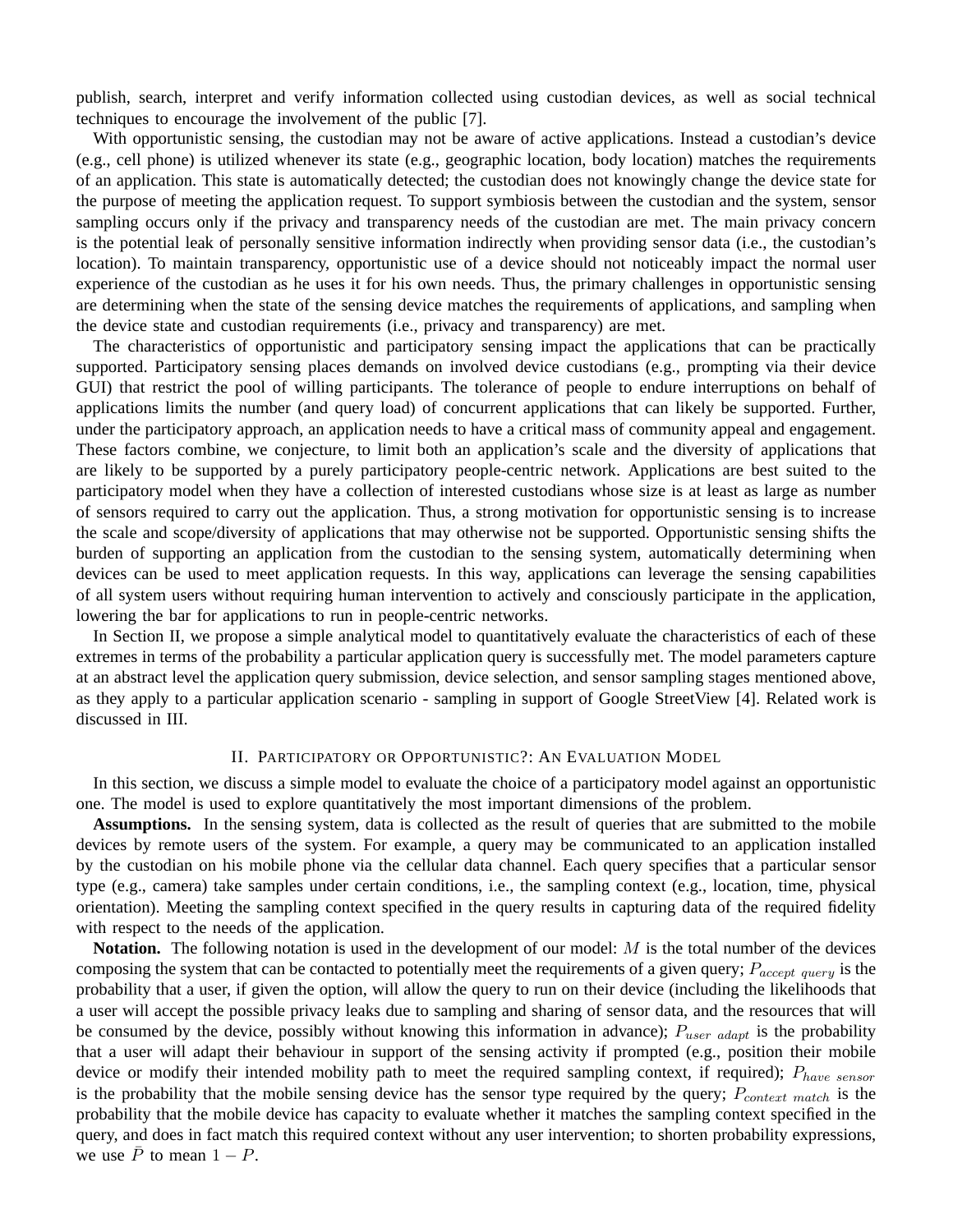**The Model.** The probability of success using a participatory strategy is given by

$$
P_{success_{part}} = 1 - (1 - P_{accept\ query} \times P_{have\ sensor} \times (P_{context\ match} + \bar{P}_{context\ match} \times P_{user\ adapt}))^{M}.
$$

The term  $(P_{context \ match} + (\bar{P}_{context \ match} \times P_{user \ adapt})$  indicates that either the sensing device has the appropriate context to sample, with respect to the query requirements, or that the human custodian is willing to participate in changing the context of his device to match the requirements of the query.

With the opportunistic strategy, the probability of success is given by

$$
P_{success_{opp}} = 1 - (1 - P_{have\ sensor} \times P_{context\ match})^M
$$

Combining these expressions and rearranging the terms, we group those terms that represent user interaction and those that reflect inherent properties of the system population. The opportunistic approach provides a higher success probability when the following condition holds:

$$
\frac{P_{accept\ query} \times P_{user\ adapt}}{\bar{P}_{accept\ query}} / \frac{P_{context\ match}}{\bar{P}_{context\ match}} < 1. \tag{1}
$$

In Equation 1, when equality holds the success probabilities of the participatory and opportunistic approaches are balanced; we call the ratio the *balance ratio* for convenience.

**Quantitative Evaluation.** Here we present a comparison of the participatory and opportunistic strategies in terms of the model given in Section II. To drive the selection of the model probabilities, we assume a variant of Google StreetView [4] as an application submitting requests to the system. Google StreetView provides 360 degrees panoramic street-level views of several metropolitan centers across the United States. One can imagine user cell phones being tasked to opportunistically take street-level photos using the cell phone camera when the phone is out of the pocket, replacing the fleet of Google-sponsored vehicles currently used to generate the photo maps. There is a tension here as the quality of the images is likely to be lower with the tasked cell phones. While these quality concerns might be met by specifying tighter sampling context requirements (e.g., camera orientation, light conditions, etc.), a more practical approach is to keep the context requirements looser and employ more complex image processing techniques post-collection. This StreetView variant also allows broader coverage (i.e., beyond the major metro areas initially targeted by Google) and can potentially be updated more frequently since there is no longer a need to deploy the fleet of petrol-hogging vehicles each time. In the context of this application, we can derive the model probabilities as follows.  $P_{have~sensor}$  is the probability that the cell phone has a camera. More than eighty percent of existing cell phones are estimated to have camera phones [8]. We conservatively set  $P_{have~sensor} = 0.8$ . In 2006, the average American spent 838 minutes per month on the phone [9]; we use this number to approximate the context matching probability (i.e., the phone is out of the pocket and can thus be used to take a picture). While an intelligent query process (e.g., do not attempt to map when most people are asleep) might be able to boost this probability, we balance this against the chance that the caller is using a hands-free device which would preclude useful photography, and use  $P_{context \; match} = \frac{838}{365 * 24 * 60} = 0.0191$ . Deriving realistic values for the query acceptance and user adaptation probabilities is more challenging given their multi-faceted and subjective nature. We consider statistics from a report on the feasibility of cell phone surveys [10] as related to those we might expect when anonymous queries are routed to a cell phone using the participatory model, with one major caveat. The study<sup>1</sup> reports contact rates for first call attempts, which maps conceptually to the notion of accepting a query, based on which we set  $P_{query \; accent} = 0.3$ . The same study reports survey completion rates from first call contacts, which given the fact that completing a survey requires some modification of planned behaviour conceptually relates to  $P_{user\ adapt}$  and we set  $P_{user\ adapt} = 0.2$  accordingly. However, we conjecture the actual inclination of a user to accept sensing queries and adapt their behavior accordingly will be substantially lower than the conceptually related values from [10], due to the much higher volume of queries involved. While the first contact and survey completion rates are based on a single survey instance, members of an urban sensing system need to answer multiple queries over time. If the system is supporting many applications simultaneously, a single user might be queried several times per day (e.g., to confirm the sampling context is correct, or that the privacy

<sup>1</sup>The study methodology [10] provides at least \$5 of compensation for each contact so that potential charges incurred against the participant's account do not bias the result.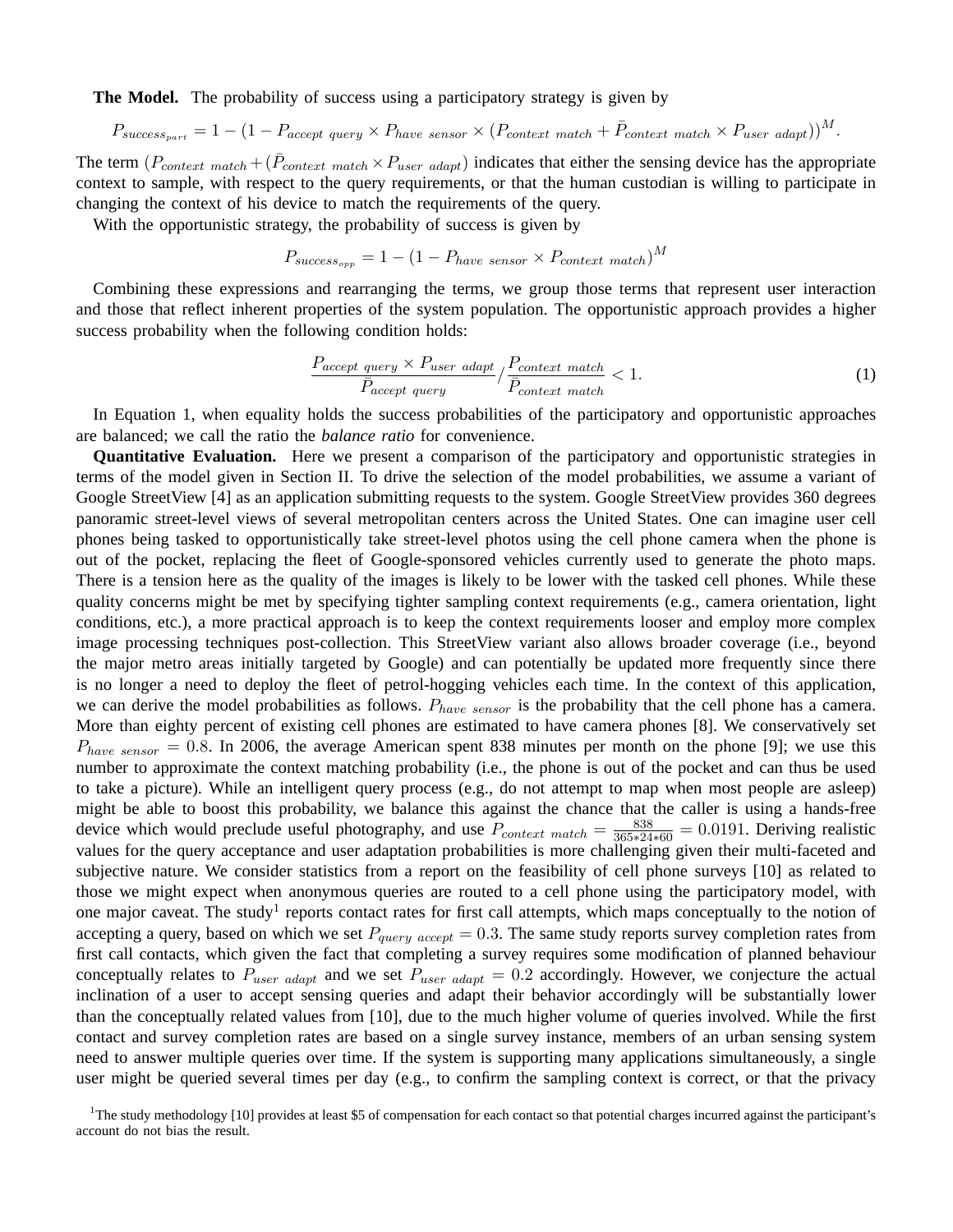

Fig. 1. In (a), the probability of query success when using the participatory strategy is plotted against the number of cell phones for different values of  $P_{accept\ query}$  and  $P_{user\ adapt}$ . The query success probability when using the opportunistic approach is included for comparison. In (b), the difference in query success probability between the opportunistic and participatory approaches is plotted against the balance ratio (Equation 1) for different numbers of cell phones *M*.

exposure at the current time is within acceptable bounds), which might quickly become tedious if the user has to manually participate each time.

A natural solution to avoid the requirement of excessive manual intervention is the automatic application of a pre-configured user policy (e.g., "reject all queries after midnight"). However, it is not clear how policy-based approaches can be applied in practice. In aggregate, the authors of [11] [12] [13] argue that pre-configured policy is possible, citing studies where users were happy to build and use policies against classes of people (e.g., students, co-workers, etc.). On the other hand, studies by Palen and Dourish [14] and Lederer, et al [15] argue that a priori configuration of applications that disclose private information will usually not work given the dynamics of life. Further, it is difficult to imagine how such class-based policies can be defined in an urban sensing system where pseudo-anonymous system users submit queries to run on the mobile devices of others. Ultimately, given the lack of statistics on the matter, we use the values published in [10] but with the view that these represent (perhaps grossly) loose upper bounds.

Regardless of the absolute values, the relationship between the derived values for  $P_{query\ accept}$  and  $P_{user\ adapt}$ likely translates to urban sensing given that users are more likely to accept the resource and privacy hits implied by a query than to modify their behavior on its account. Therefore, in evaluating the model we keep the ratio of  $3/2$  intact while scaling the values. In Figure 1(a), we plot the query success probability versus number of cell phones for both participatory and opportunistic approaches. The participatory curves are labeled with the values of  $P_{query \ accept}$  (i.e.,  $P_{qa}$ ) and  $P_{user \ adapt}$  (i.e.,  $P_{ua}$ ).

Following intuition, with higher levels of human involvement, the participatory approach outperforms the opportunistic approach. However, as the probability of human cooperation falls, as is likely to happen as daily barrages of sensing queries begin to annoy the user, then the opportunistic approach becomes competitive and even outperforms the participatory one. Clearly, a model of how the probability of participation would drop in the face of an increasing query load would be helpful in determining the likely steady-state operating point of the participatory system, in terms of the values for  $P_{user\ adapt}$  and  $P_{query\ accept}$ . We hope to learn such a model through planned large scale human-based experiments in the MetroSense project [16].

While our choices for the values of model parameters are well-reasoned, the numerical guidance given by Figure 1(a) is qualified by the lack of directly applicable statistical data. As part of our ongoing work developing opportunistic sensing systems, we intend to collect statistics that allow us to make a more informed determination of the model parameters. However, we can analyze the model itself to gain insight into the relative merits and sensitivities of the opportunistic and participatory approaches. In Figure 1(b), for different numbers of cell phones (*M*) we plot the simple difference between the opportunistic and participatory approaches in terms of query success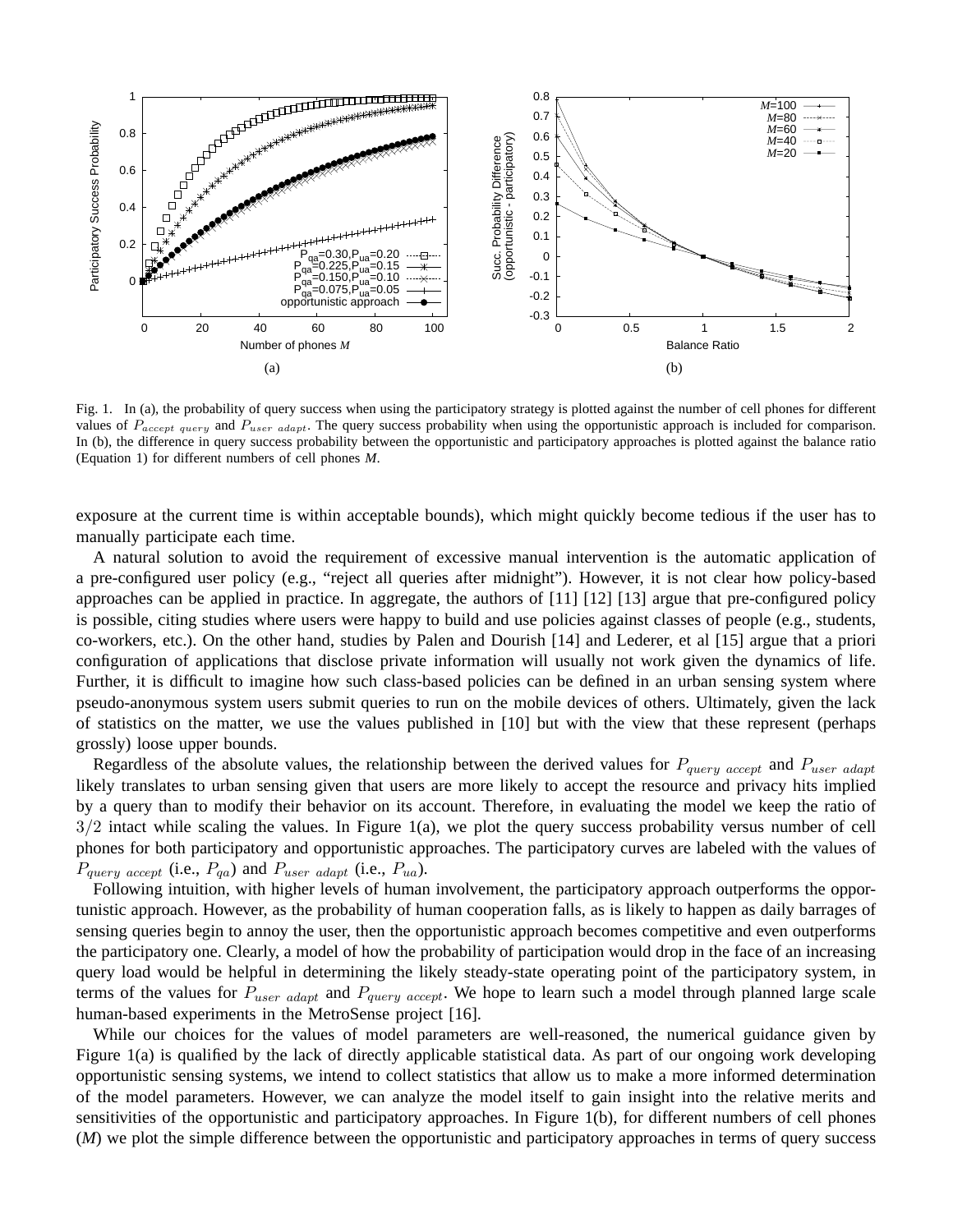probability against values of balance ratio (see Equation 1). We fix the (3/2) ratio of  $P_{query\ accept}$  to  $P_{user\ adapt}$ and evaluate the success probabilities for the values of  $P_{user\ adapt}$  and  $P_{query\ accept}$  implied by the given values of the balance ratio). By definition, when the balance ratio is  $\langle 1 \rangle$  the opportunistic approach is advantageous; when the ratio is  $> 1$  the participatory approach is advantageous. However, from Figure 1(b), moving left from the balance condition (ratio  $= 1$ ) on a given curve (regardless of *M*) the opportunistic approach responds much faster to a favorable balance ratio than the participatory approach does when moving right away from the balance condition. We also observe that the comparative performance of the two approaches is most sensitive to *M* when the balance ratio is  $\lt 1$ , reflecting the ability of the opportunistic approach to leverage the larger user population. When the ratio  $> 1$ , the results are relatively tightly clustered.

Thus, considering the risk and reward in terms of success probability, we observe that: (i) the opportunistic approach does well when the constituent model probabilities are in its favor, and its performance degrades more slowly when the probabilities are not in its favor; and (ii) increasing the number of available sensing devices only amplifies the positive aspect of the opportunistic approach. Therefore, when designing a large-scale urban sensing system, given the uncertainty in what the user population size will be and the uncertainty in user participation probabilities, supporting opportunistic sensing is well motivated.

# III. RELATED WORK

While in this paper we model and compare the two extremes on the spectrum of user participation (i.e., opportunistic vs. participatory), in practice most system represent a middle ground between these two. In the following, we outline a number of recent academic and industry projects exploring urban sensing applications, and indicate their bias towards the opportunistic or participatory extremes.

Both the work by Cartel [17] and Microsoft Research [18] lean towards opportunism. Cartel proposes mobile sensors placed in cars that service adhoc queries, delivered when connectivity when it is present via open WiFi access points found in urban areas. Although the required sensors are present, the matching of query and sensor context is uncontrolled and dictates the sampling behavior. Work from [18] is based on ad hoc interactions with cell phones; the focus is on back end concerns such as the correct programmability abstractions, sensor selection and appropriate resource usage (i.e., reduce redundant sampling). The Urban Sensing project at CENS [3] is more closely tied to maintaining humans in the sensing loop and having them be active in the functioning of the system. For instance, DietSense [19] monitors the consumption of food by the participant by taking photographs of the food during meal situations to assist dietitians in monitoring patients. Manual intervention in the review and filtering of the image data is required. Nokia's Sensor Planet [20] focuses on the use of cell phones as mobile sensors. The game/experiment presented in [21] relies heavily on user involvement. The MetroSense Project [2] is focused on building sensing systems leveraging opportunistic whenever possible. Opportunistic sensing, while it raises its own set of challenges, can support applications with limited mass appeal, and also a larger number of concurrent applications due to the smaller burden imposed on sensor custodians. We believe anonymous, transparent use of human-carried sensing devices is fundamental to enabling urban-scale sensor networks that provide broad-based application support.

### IV. CONCLUSION

We have contrasted two potential roles of sensor custodians in urban sensing systems. While we consider participatory and opportunistic solutions to be complementary, we believe that leveraging an opportunistic sensing design approach yields a system that more easily supports large scale deployments and application diversity and should be stressed. Our preliminary analysis supports this position. Urban systems are being built using both techniques and while the analysis shines some light on possible pros and cons, the results from building out these systems will provide more conclusive evidence into what are the best architectural choices for urban sensing systems.

We have identified significant challenges that must be overcome for opportunistic sensing to be feasible, including providing sensing coverage when sensor mobility is uncontrolled, ensuring consistent sensor calibration, determining sensor context to allow for more targeted sampling, and protecting custodian privacy. We are currently developing an urban sensing application, CenceMe [22], focused on sensing personal data from user devices to share within social networking applications, that brings many of these challenges to the fore. We require, for example, being